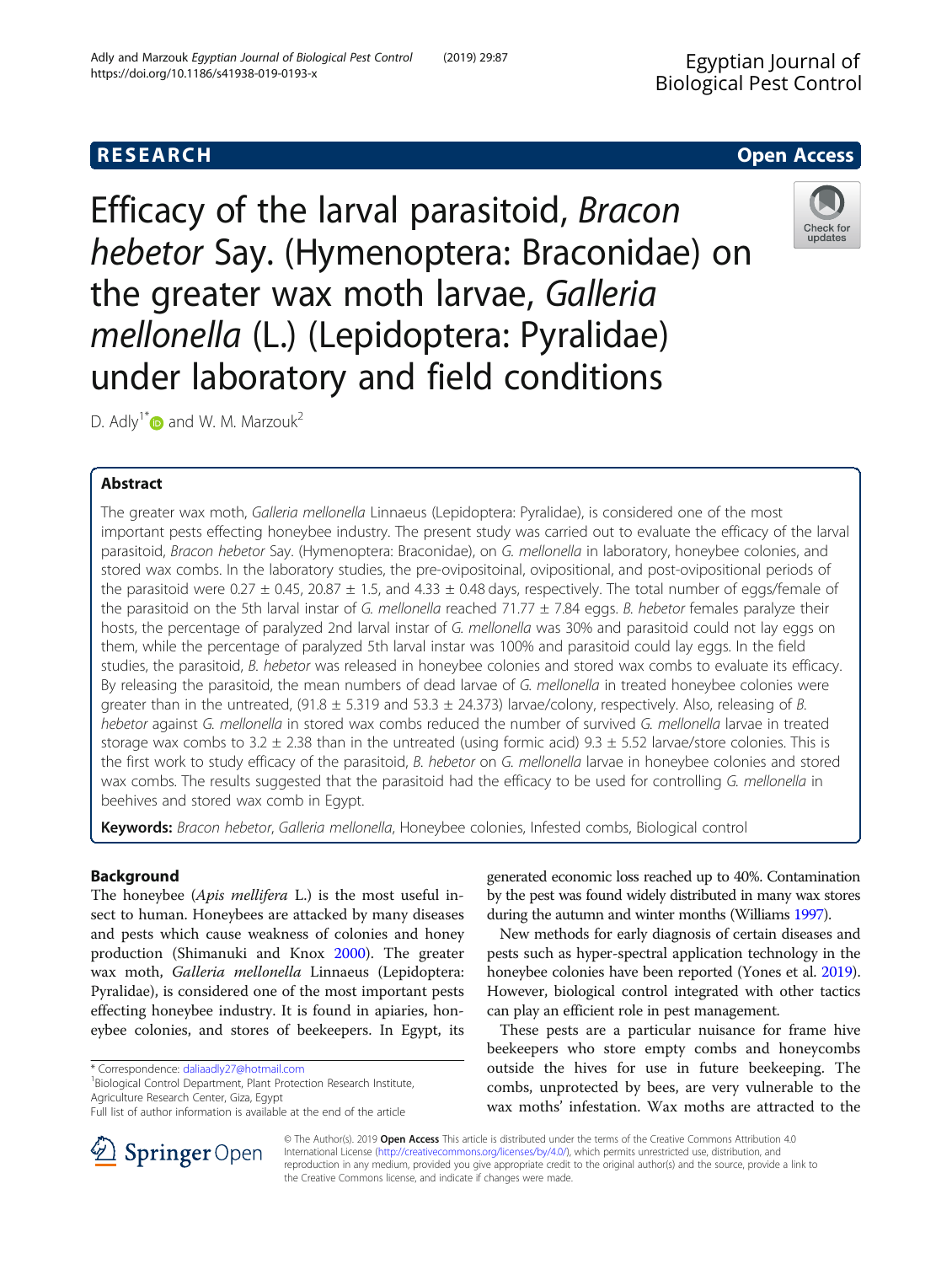combs that have been used for brood, where their larvae consume the bees' larval skins and pupal cases left in brood comb. Larvae of G. mellonella can damage wooden boxes as the mature larvae spin tough white cocoons, and gouge depressions in woodwork to attach them (Watkins [2005](#page-6-0)). Wax moths may live inside the hives; however, strong honeybee colonies will not tolerate them. The moths can be a nuisance, if the colony is weak or there are many uncovered combs where the moths can lay eggs causing considerable damages to combs left unattended by bees, honeybee wax combs in storage places and can cause substantial losses to combs, hive material, and bees in beehives all over the world (Ellis et al. [2013\)](#page-6-0).

Temperature at brood nest ranges from 33 to 36 °C is actively regulated by bees utilizing different methods (Abou-Shaara et al. [2017](#page-6-0)). This temperature range represents a challenge to the role of biocontrol agents that can be used inside the hives to control Varroa mites, wax moths, or small hive beetles. Therefore, screening the survival ability of the selected biocontrol agents to hive microclimate is a necessary step to determine the appropriate control agents.

Bracon hebetor Say. (Hymenoptera: Braconidae) is a gregarious, ecto-parasitoid that attacks the larval stage of several species of Lepidoptera. B. hebetor is considered one of the best potential biological control agents for stored-product insects in the family Pyralidae (Brower et al. [1996\)](#page-6-0). B. hebetor females paralyze their hosts, which are typically last-stage larvae in a "wandering" phase, by stinging them, injecting paralytic venom, and ovipositing variable numbers of eggs on or near the surface of paralyzed hosts (Alam et al. [2015\)](#page-6-0).

The primary concern for beekeepers is how to adequately store combs without being destroyed or damaged by the larval stages of G. mellonella. Destruction or damage to combs can also occur within weak hives, which have died or have low populations. The presence of an adequate number of adult bees will prevent wax moth damage.

The objective of this study was to evaluate the efficacy of the parasitoid, B. hebetor against the greater wax moth G. mellonella under laboratory conditions, honeybee colonies, and stored wax combs.

#### Materials and methods

### Insect culture

#### Rearing of Galleria mellonella (L.)

Larvae of G. mellonella were collected from infested bee hives, reared in jars (2-kg capacity) until emergence of the moths. Their laid eggs were collected. The rearing was carried out in accordance with the methodology adapted by (Dutky et al. [1964](#page-6-0)), using an artificial diet modified by (Huang et al. [2010\)](#page-6-0) under the laboratory

conditions of 28 ± °C, 60% R.H., and 16:8 L: D photoperiod.

#### Rearing of the parasitoid, Bracon hebetor Say.

A stock culture of B. hebetor was obtained from infested flour with the Mediterranean flour moth, Ephestia kuehniella (Sulz.), collected from warehouses of flour mills, Giza Governorate, Egypt. Infested flour was placed in plastic containers, until emergence of parasitoid's adults. Afterwards, newly emerged females and males were isolated in a separated container, supplied with a drop of honey as food source, and the last larval instar of G. mellonella for laying egg to start the parasitoid culture. The containers were kept in an incubator at  $28 \pm 1$  °C, 60% R.H. (Farag et al. [2015](#page-6-0)).

#### Laboratory studies

Biological studies were carried out under the laboratory conditions of (28 ± 1 °C, 60–70% R.H. and 16:8 L: D photoperiod).

#### Durations of immature stages (egg-pupa)

Newly emerged adults of B. hebetor were paired (female and male) provided with 10 larvae of 5th larval instar of G. mellonella, for 24 h, in a small plastic container (10 cm in height, 7 cm in diameter), containing droplets of honey, covered with white muslin kept in position by rubber bands. The paralyzed larvae were separated individually in Petri dishes. Only one wasp egg was left on each host. The paralyzed larvae were investigated daily, using a stereomicroscope, to record the durations of immature stages from egg to pupa (30 replicates were used).

### Longevity

Newly emerged parasitoid adults were placed individually in small glass vials and fed on droplets of honey until their death. Longevity of each sex was recorded (30 pairs; males and females).

### Fecundity

Newly emerged females of B. hebetor were placed with males for 24 h in a 500-ml plastic jar for mating. The opportunity for mating was provided as 80% of virgin B. hebetor females mate within the first 15 min of being in the presence of male (Ode et al. [1995;](#page-6-0) Dabhi [2011](#page-6-0)). After 24 h, B. hebetor females were separated from the males and introduced individually in a small plastic jar (10 cm in height, 7 cm in diameter), containing 10 of 2nd and last larval instars of G. mellonella, each age individually, covered with white muslin and kept in position by rubber bands. After 24 h, females were carefully transferred to a new small plastic container containing fresh larvae of a given host age. This procedure was repeated until the death of female parasitoids. Number of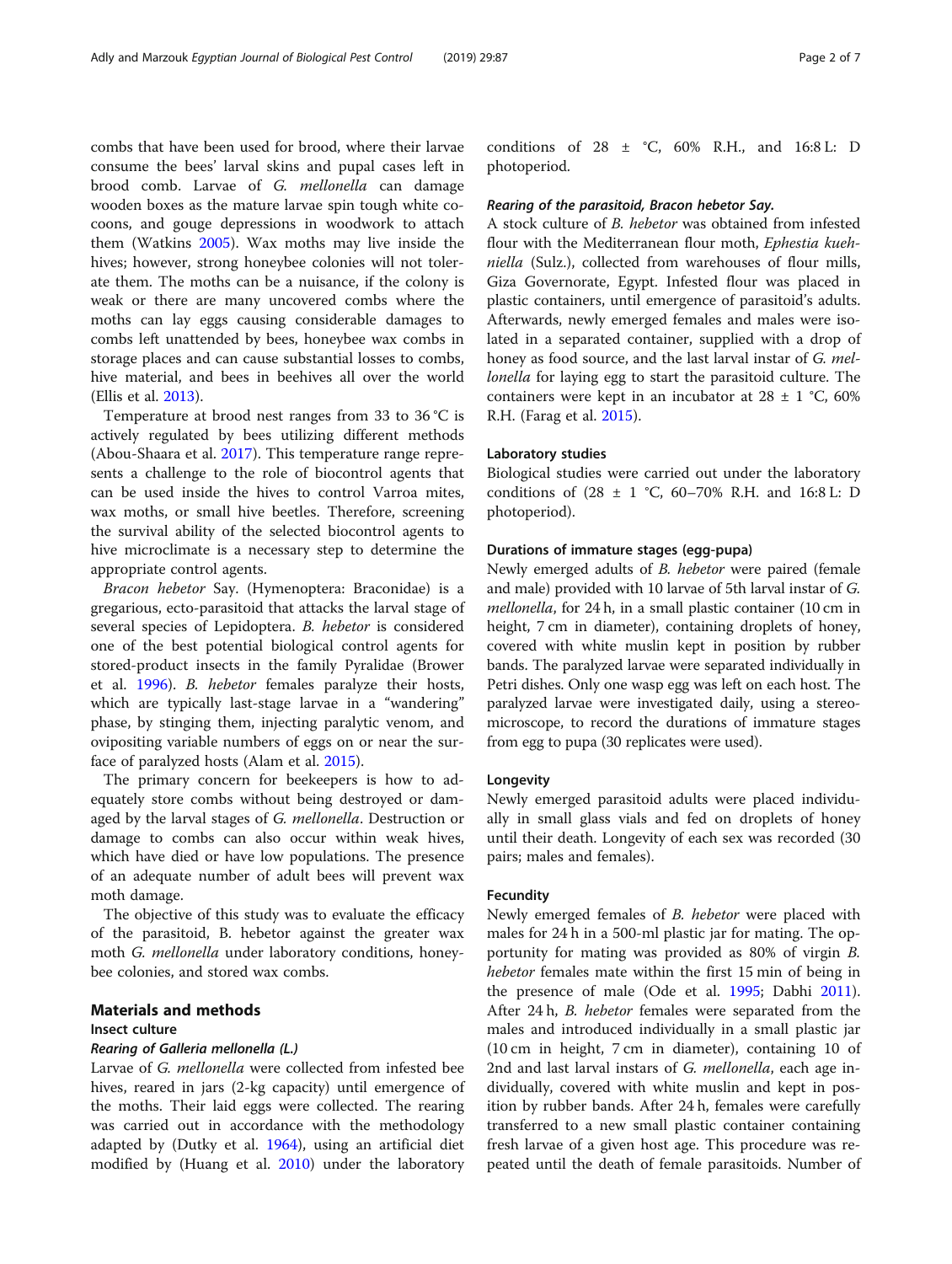larvae paralyzed and number of eggs on the paralyzed larvae were counted daily, using a stereomicroscope (30 replicates). Total number of laid eggs, periods of pre-oviposition, oviposition, and post-oviposition were recorded.

### Field studies

The experiments were carried out at the apiary of the Bee Research Department, Plant Protection Research Institute, Agriculture Research Center, Giza, Egypt, under the environmental conditions from September to February the winter season of 2018–2019.

# Efficacy of releasing B. hebetor against G. mellonella in honey bee colonies

# Honey bee colonies

Six Carniolan (F1) of A. mellifera carnica honey bee colonies, provided with mated hybrid queens, each at the same age, were prepared in a control experiment at the apiary. Each colony, contained 1.125 kg of adult bees (about 12,300 bees), 2 of sealed and unsealed brood combs, 2 combs of honey and pollen, and one empty fully drawn comb.

### Experimental design

The colonies were randomly divided into 2 groups 3 honeybee colonies each. The first group (treated group) was provided by 100 of 5th larval instar of G. mellonella and 30 female parasitoids of B. hebetor released weekly, starting from September 2018 to February 2019 for each colony. After that, colonies were closed for 6 h to avoid way out of the parasitoid attracted by the light. The second group (untreated group) was provided weekly only by 100 of 5th instar larvae of G. mellonella for each colony and used as a control.

### Efficacy of releasing B. hebetor against G. mellonella in stored wax combs

The experiment was carried out at an apiary store, using 6 langstroth hives, each had 10 wax combs. The hives were randomly divided into 2 groups; the first was provided weekly by 30 females of B. hebetor hive, while the second was provided by formic acid 60% hive and used as control. The experiment started in the 1st week of September 2018 until the end of February 2019.

### Assayed parameters

The following parameters were assayed to evaluate the efficacy of releasing the parasitoid B. hebetor in the honeybee colonies and in the stored wax combs experiments:

1. Number of dead and/or survived larvae of G. mellonella/colony.

- 2. Infested areas of G. mellonella larvae (inch<sup>2</sup>)/colony measured by using a frame divided into square inches.
- 3. Number of infested tunnels/colony.

#### Statistical analysis

Data were analyzed in a randomized complete block design (ANOVA) by MSTAT-C version 1.41 (Sendecor and Cochran [1980](#page-6-0)), and using the graph pad PRISMA version 3.03 for windows, software. All means were compared by Duncan's multiple range test at level 0.05 (Duncan [1955\)](#page-6-0).

# Results and discussion

### Laboratory studies

The total duration period of the immature stages of B. hebetor (egg to pupa) was  $11.2 \pm 0.85$  days, with a range of 10–12 days. Longevity and total life cycle of B. hebetor females were longer than males. The female longevity and total life cycle attained  $25.4 \pm 1.3$  (23–27) days and 36.6  $\pm$ 1.5 (34–39) days. For males, they were  $15.57 \pm 1.1$  (15–18) days and  $26.77 \pm 0.86$  (25–28) days, respectively.

These results disagree with (Masood and Hsin [2006](#page-6-0)) who reported that the females longevity was shorter than males,  $17.42 \pm 1.37$  and  $19.4 \pm 1.88$  days, respectively, at 28  $\pm$  0.5 °C with a photoperiod of 16:8 (L: D) and 65  $\pm$  5% R.H. and there was insignificant difference in the total pre-adult duration between B. hebetor reared on E. kuehniella and G. mellonella. Farag et al. ([2015\)](#page-6-0) results agree with the obtained results of this study, as they stated that the immature stages of the *B. hebetor* lasted  $9.42 \pm 0.2$ days, when reared on G. mellonella and the longevity of female was longer than male,  $19.11 \pm 1.8$  and  $9.2 \pm 66$ days, respectively, at  $28 \pm 0.5$  °C and 16:8 (L:D).

The pre-ovipositoinal, ovipositional, and postovipositional periods of the B. hebetor females were 0.27  $\pm$  0.45, with a range of (0–1) days, 20.87  $\pm$  1.5 (19–23) and  $4.33 \pm 0.48$  (4–5) days, respectively. The percentage of paralyzed 2nd larval instar of G. mellonella was 30% and females failed to lay eggs on them, while the percentage of paralyzed 5th larval instar of G. mellonella was 100% and females succeeded to lay eggs. The total number of eggs/female on the 5th larval instar of G. *mellonella* reached 71.77  $\pm$  7.84 (60–85) eggs. Mean fecundity of B. hebetor attained 78.3 eggs/female on G. mellonella and 66.3 eggs/female on E. kuehniella (Masood and Hsin [2006\)](#page-6-0). But (Farag et al. [2015](#page-6-0)) reported that the total number of eggs deposited by female of B. hebetor reached a maximum of 395.11 eggs on G. mellonella comparing with 93.5 and 56 eggs on E. kuehniella and Corcyra cephalonica (Stain.), respectively.

Hagstrum and Smittle ([1977](#page-6-0)) mentioned that *B. hebe*tor females preferred to attack the last larvae at a rate 10-fold more than attacking young larvae. Mohammad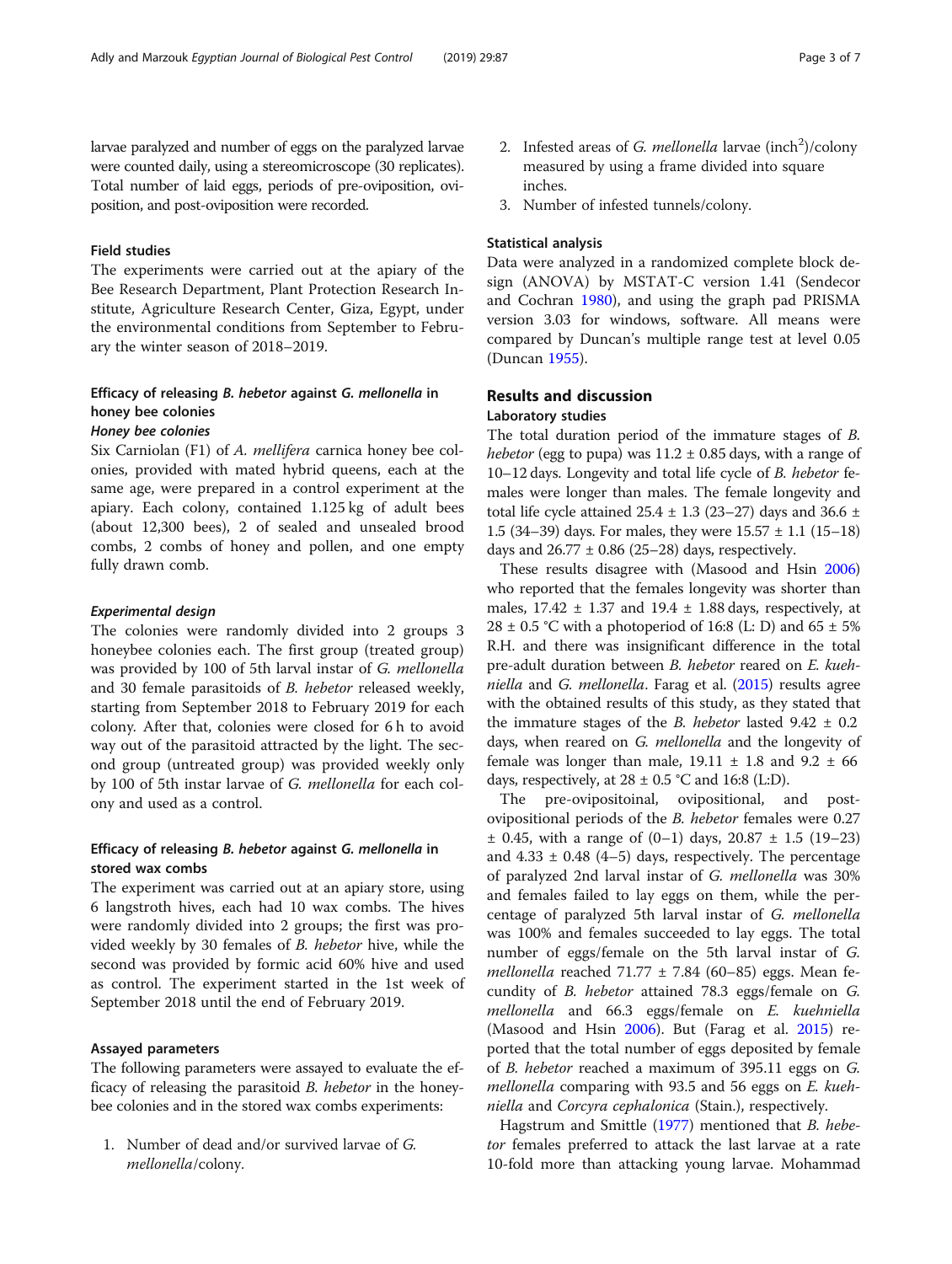et al. ([2017\)](#page-6-0) reported that the highest frequency of paralysis and percent parasitism were found on C. cephalonica, followed by G. mellonella, E. kuehniella, and Plodiainter punctella, while it was the lowest on Spodoptera litura and S. littoralis.

### Field studies

## Efficacy of releasing B. hebetor against G. mellonella in honeybee colonies

- a. Number of dead larvae of G. mellonella/colony The mean numbers of dead larvae of G. mellonella in treated honeybee colonies were greater than in the untreated ones. The general means of numbers of dead larvae in treated and untreated honeybee colonies were 91.8 ± 5.319 and 53.3 ± 24.373 larvae/colony, respectively (Table [1](#page-4-0)). Statistical analysis revealed significant differences between the honeybee colonies that treated with the parasitoid and the untreated ones. The highest number of dead larvae of G. mellonella in the treated honeybee colonies was recorded in February 2019, while the lowest was in November 2018 (97.43  $\pm$  1.46 and  $87.6 \pm 0.88$  larvae/colony, respectively). In the untreated colonies (control), the highest number of dead larvae of G. mellonella was in January 2019, and the lowest number was in September 2018 (84  $\pm$  6.38 and 30  $\pm$  14.07 larvae/colony, respectively) (Table [1\)](#page-4-0). The results showed that the parasitoid B. hebetor succeeded to suppress high numbers of the larvae of G. mellonella in honeybee colonies.
- b. Infested areas of *G. mellonella* larvae (inch<sup>2</sup>)/ colony

The infested areas by silk fiber of G. mellonella larvae (inch<sup>2</sup>) in treated wax combs were smaller than in the untreated. The general means of the infested areas were  $6.7 \pm 2.03$  and  $25.9 \pm 20.16$ inch<sup>2</sup>/colony, respectively (Table [1\)](#page-4-0). The infested areas of G. mellonella larvae declined sharply in the treated wax combs from  $32.8 \pm 12.48$  inch<sup>2</sup>/colony in September 2018 to  $0.075 \pm 0.144$  inch<sup>2</sup>/colony in January 2019, due to the release of the parasitoid. In untreated wax combs, 2 peaks of the infested areas of G. mellonella were recorded. The first peak (65.5  $\pm$  40.6 inch<sup>2</sup>/colony) was in September 2018 and the second one  $(27.0 \pm 17.5 \text{ inch}^2/\text{colony})$  was in November 2018 (Table [1](#page-4-0)). The results showed that the parasitoid B. hebetor succeeded to decrease the infested areas of G. mellonella larvae in honey bee colonies. Statistical analysis revealed significant differences between the wax combs treated and untreated (control).

c. Number of infested tunnels/colony

The number of infested tunnels caused by G. mellonella larvae in treated wax combs was lower than in the untreated. The general means of the infested tunnels were  $0.2 \pm 0.15$  and  $22.1 \pm 18.46$ tunnel/colony, respectively (Table [1](#page-4-0)). The number of infested tunnels declined sharply in the treated wax combs from  $7.1 \pm 0.72$  tunnel/colony in September 2018 to  $0.23 \pm 0.25$  tunnel/colony in February 2019, due to the releases of the parasitoid. In the untreated wax combs, it declined gradually and was high until the end of the experiment (14.75 ± 9.60 tunnel/colony in February 2019). There are significant differences between the numbers of infested tunnels/colony in treated wax combs and in the untreated (control) ones.

## Efficacy of releasing B. hebetor against G. mellonella in stored wax combs

## a. Survival of G. mellonella larvae/stored wax combs (without bees)

The mean number of the survived larvae of G. mellonella in treated storage wax combs, using B. hebetor, was smaller than in the untreated, using formic acid as a positive control. It was  $3.2 \pm 2.38$ and  $9.3 \pm 5.52$  larvae/store colonies, respectively (Table [2\)](#page-5-0). The number of survived larvae of G. mellonella declined gradually in the treated wax combs from  $4.75 \pm 0.3$  larvae/store colony in September 2018 to  $0.83 \pm 0.9$  larvae/store colony in February 2019, due to releasing the parasitoid. Within the untreated wax combs, the number of larvae fluctuated and the season ended with a high number of larvae (9.75  $\pm$  15.5 larvae/store colony) (Table [2\)](#page-5-0). There are significant differences between the numbers of larvae of G. mellonella/store colony in treated wax combs and in the untreated (control) ones.

b. Infested areas of wax combs  $(inch<sup>2</sup>)$ / stored wax combs (without bees)

The infested areas with the Silk fiber of G.  $mellonella$  larvae (inch<sup>2</sup>) in treated stored wax combs were smaller than in the untreated. The general means of the infested areas were  $1.14 \pm$ 1.48 and 3.8  $\pm$  3.27 inch<sup>2</sup>/storage wax combs, respectively (Table [2](#page-5-0)). The results showed that no infested areas were found in treated stored wax combs from November 2018 to February 2019 compared with the untreated stored wax combs, as there were infested areas in all months, except December and January (Table [2](#page-5-0)). Statistical analysis revealed significant differences between the wax combs treated and the untreated (control) ones.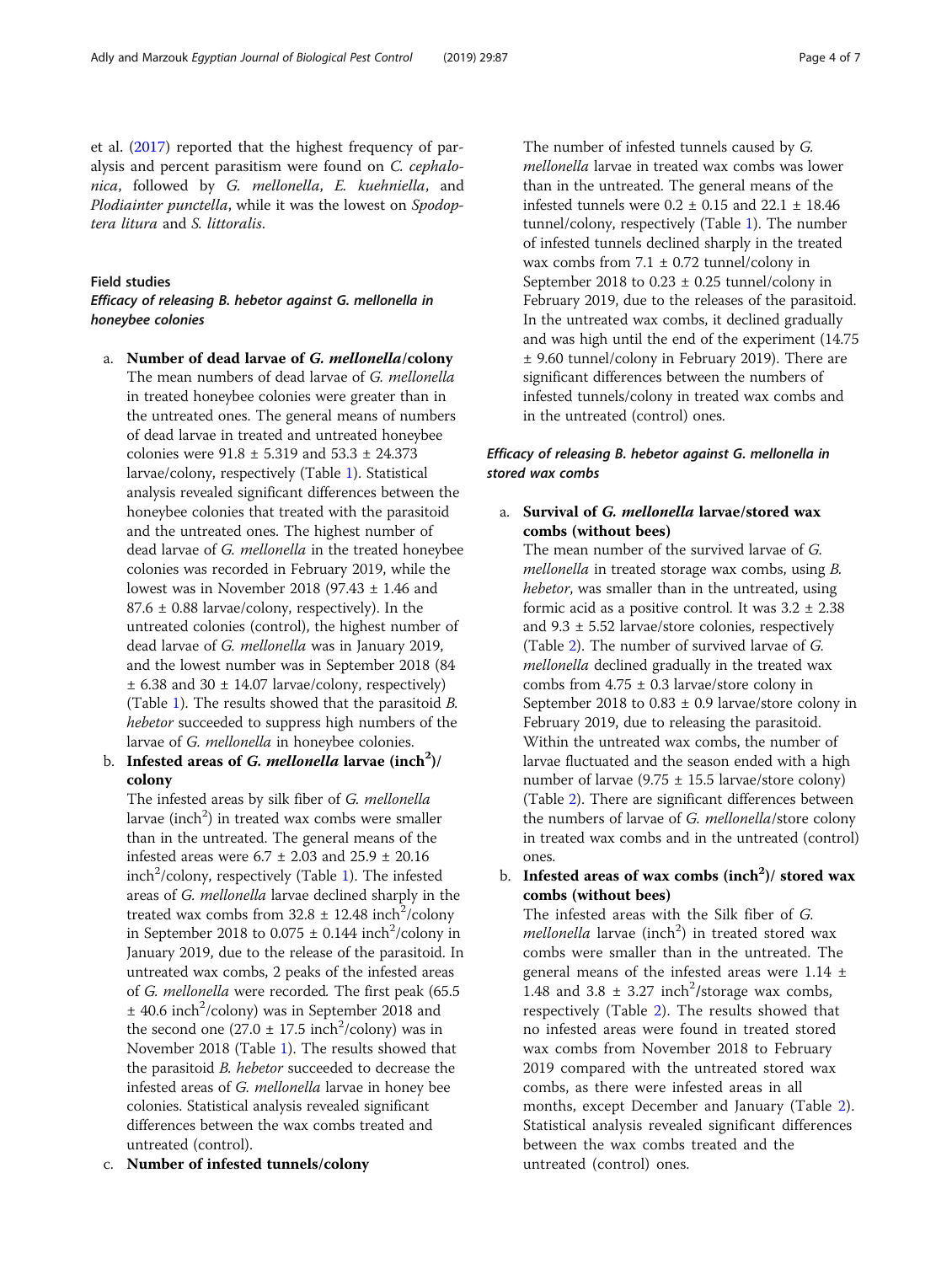| Month           | Week                | No. of dead larvae/wax combs   |                    | Infested areas of larvae (inch <sup>2</sup> )/wax combs |                    | No. of infested tunnels/wax combs |                               |
|-----------------|---------------------|--------------------------------|--------------------|---------------------------------------------------------|--------------------|-----------------------------------|-------------------------------|
|                 |                     | Treated                        | Untreated          | Treated                                                 | Untreated          | Treated                           | Untreated                     |
| September, 2018 | 1st week            | $88.0 \pm 2.0$                 | 10                 | $17.3 \pm 2.52$                                         | 60                 | $13.7 \pm 1.53$                   | 75                            |
|                 | <sup>2nd</sup> week | $94.7 \pm 1.53$                | 37                 | $55 \pm 13.75$                                          | 87                 | $5.3 \pm 0.58$                    | 35                            |
|                 | 3rd week            | $93.0 \pm 4.0$                 | 42                 | $55.7 \pm 35.44$                                        | 104                | $8.3 \pm 2.89$                    | 85                            |
|                 | 4th week            | $90.0 \pm 2.0$                 | 31                 | $3.3 \pm 0.58$                                          | 11                 | $1.0 \pm 1.0$                     | 42                            |
| Mean/month      |                     | $91.43 \pm 0.95^B$             | $30 \pm 14.07$     | $32.8 \pm 12.48^{\text{A}}$                             | $65.5 \pm 40.6$    | 7.1 $\pm$ 0.72 <sup>A</sup>       | $59.25 \pm 24.47$             |
| October         | 1st week            | $83.0 \pm 3.0$                 | 30                 | $0.3 \pm 0.58$                                          | 15                 | $2.0 \pm 2.0$                     | 11                            |
|                 | 2nd week            | $83.0 \pm 3.61$                | 34                 | $1.7 \pm 2.89$                                          | 10                 | $1.3 \pm 1.15$                    | 18                            |
|                 | 3rd week            | $91.3 \pm 2.52$                | 42                 | $2.3 \pm 0.58$                                          | 33                 | $2.3 \pm 1.53$                    | 35                            |
|                 | 4th week            | $95.3 \pm 2.08$                | 31                 | $2.7 \pm 4.62$                                          | 18                 | $1.7 \pm 2.08$                    | 10                            |
| Mean/month      |                     | $88.15 \pm 1.89^{BC}$          | $34.25 \pm 5.44$   | $1.75 \pm 1.15^{BC}$                                    | $19.0 \pm 9.9$     | $1.83 \pm 0.3^8$                  | $18.5 \pm 11.56$              |
| November        | 1st week            | $88.7 \pm 1.53$                | 32                 | $5 \pm 4.58$                                            | 16                 | $0.0 \pm 0.0$                     | 11                            |
|                 | 2nd week            | $89.7 \pm 0.58$                | 40                 | $14.0 \pm 7.55$                                         | 53                 | $1.7 \pm 2.89$                    | 26                            |
|                 | 3rd week            | $87.3 \pm 3.06$                | 48                 | $0.0\,\pm\,0.0$                                         | 21                 | $0.3 \pm 0.58$                    | 10 <sup>°</sup>               |
|                 | 4th week            | $84.7 \pm 3.21$                | 29                 | $0.7 \pm 1.15$                                          | 18                 | $0.3 \pm 0.58$                    | 12                            |
| Mean/month      |                     | $87.6 \pm 0.88^{\circ}$        | $37.25 \pm 8.54$   | $4.93 \pm 1.01^8$                                       | $27.0 \pm 17.5$    | $0.6 \pm 0.58^{\circ}$            | $14.75 \pm 7.54$              |
| December        | 1st week            | $84.7 \pm 2.08$                | 54                 | 0 ± 0.0                                                 | 20                 | $0.3 \pm 0.58$                    | 12                            |
|                 | 2nd week            | $85.7 \pm 3.06$                | 32                 | $0.7 \pm 1.15$                                          | 27                 | $0.0 \pm 0.0$                     | 16                            |
|                 | 3rd week            | $95.7 \pm 1.53$                | 54                 | $0 \pm 0.0$                                             | 29                 | $0.0\,\pm\,0.0$                   | 20                            |
|                 | 4th week            | $99.3 \pm 1.15$                | 82                 | $0\pm0.0$                                               | $\overline{2}$     | $0.0 \pm 0.0$                     | 18                            |
| Mean/month      |                     | $91.35 \pm 0.72^B$             | $55.5 \pm 20.49$   | $0.18 \pm 0.29^C$                                       | $19.5 \pm 12.3$    | $0.1 \pm 0.14^D$                  | $16.5 \pm 3.42$               |
| January, 2019   | 1st week            | $93.3 \pm 4.04$                | 79                 | $0 \pm 0.0$                                             | 22                 | $0.0 \pm 0.0$                     | 11                            |
|                 | 2nd week            | $93.3 \pm 6.11$                | 80                 | $0.3 \pm 0.58$                                          | 13                 | $0.0 \pm 0.0$                     | 14                            |
|                 | 3rd week            | $100.0 \pm 0.00$               | 93                 | 0 ± 0.0                                                 | $\overline{4}$     | $0.0 \pm 0.0$                     | $\overline{7}$                |
|                 | 4th week            | $92.7 \pm 2.52$                | 84                 | 0 ± 0.0                                                 | $\overline{2}$     | $0.0\,\pm\,0.0$                   | $\overline{4}$                |
| Mean/month      |                     | 94.83 $\pm$ 1.13 <sup>BC</sup> | $84 \pm 6.38$      | $0.075 \pm 0.144^C$                                     | $10.3 \pm 9.2$     | $0.0\pm\,0.0^\text{D}$            | $9 + 4.40$                    |
| February        | 1st week            | $97.3 \pm 2.52$                | 77                 | $0 \pm 0.0$                                             | 25                 | $0.3 \pm 0.58$                    | 23                            |
|                 | 2nd week            | $98.0 \pm 2.0$                 | 67                 | $1.3 \pm 1.15$                                          | 13                 | $0.3 \pm 0.58$                    | 23                            |
|                 | 3rd week            | $94.7 \pm 2.52$                | 81                 | $0.3 \pm 0.58$                                          | 12                 | $0.0 \pm 0.0$                     | 8                             |
|                 | 4th week            | $99.7 \pm 0.58$                | 91                 | $0 \pm 0.0$                                             | 8                  | $0.3 \pm 0.58$                    | 5                             |
| Mean/month      |                     | $97.43 \pm 1.46^{\text{A}}$    | $79 \pm 9.93$      | $0.4 \pm 0.144^C$                                       | $14.5 \pm 7.33$    | $0.23 \pm 0.25^{\circ}$           | $14.75 \pm 9.60$              |
| General mean    |                     | $91.8 \pm 3.79^a$              | $53.3 \pm 23.54^b$ | $6.7 \pm 2.03^{\rm b}$                                  | $25.9 \pm 20.16^a$ | $0.2 \pm 0.15^{\rm b}$            | 22.1 $\pm$ 18.46 <sup>a</sup> |
| $L.S.D$ (0.05)  |                     | 3.341                          |                    | 2.43                                                    |                    | 0.328                             |                               |

<span id="page-4-0"></span>Table 1 Mean numbers of dead larvae, infested areas, and numbers of infested tunnels/colony caused by the greater wax moth, G. mellonella in treated and untreated honeybee colonies

Means in the same row or the same column which have the same letter, are not significantly differed at 0.05 level of probability

## c. No. of infested tunnels/stored wax combs (without bees)

The general mean number of infested tunnels caused by G. mellonella larvae in treated wax combs was lower than in the untreated (positive control using formic acid). It was  $1.6 \pm 0.12$  and  $5.5 \pm 3.0$  tunnels/colony, respectively (Table [2](#page-5-0)). The number of infested tunnels declined gradually in the treated wax combs from 3.4 ± 0.8 tunnels/colony in September 2018 to  $0.3 \pm 0.3$ tunnels/colony in February 2019, due to releasing the

parasitoid. Number of the untreated wax combs declined gradually but the number of infested tunnels increased to 6.0  $\pm$  11.3 tunnels/colony at the end of experiment in February 2019 (Table [2\)](#page-5-0). Statistical analysis revealed significant differences between the numbers of infested tunnels/colony in treated wax combs and in the untreated (control) ones.

The present study was carried out (from early September to the end February) during the active season of G.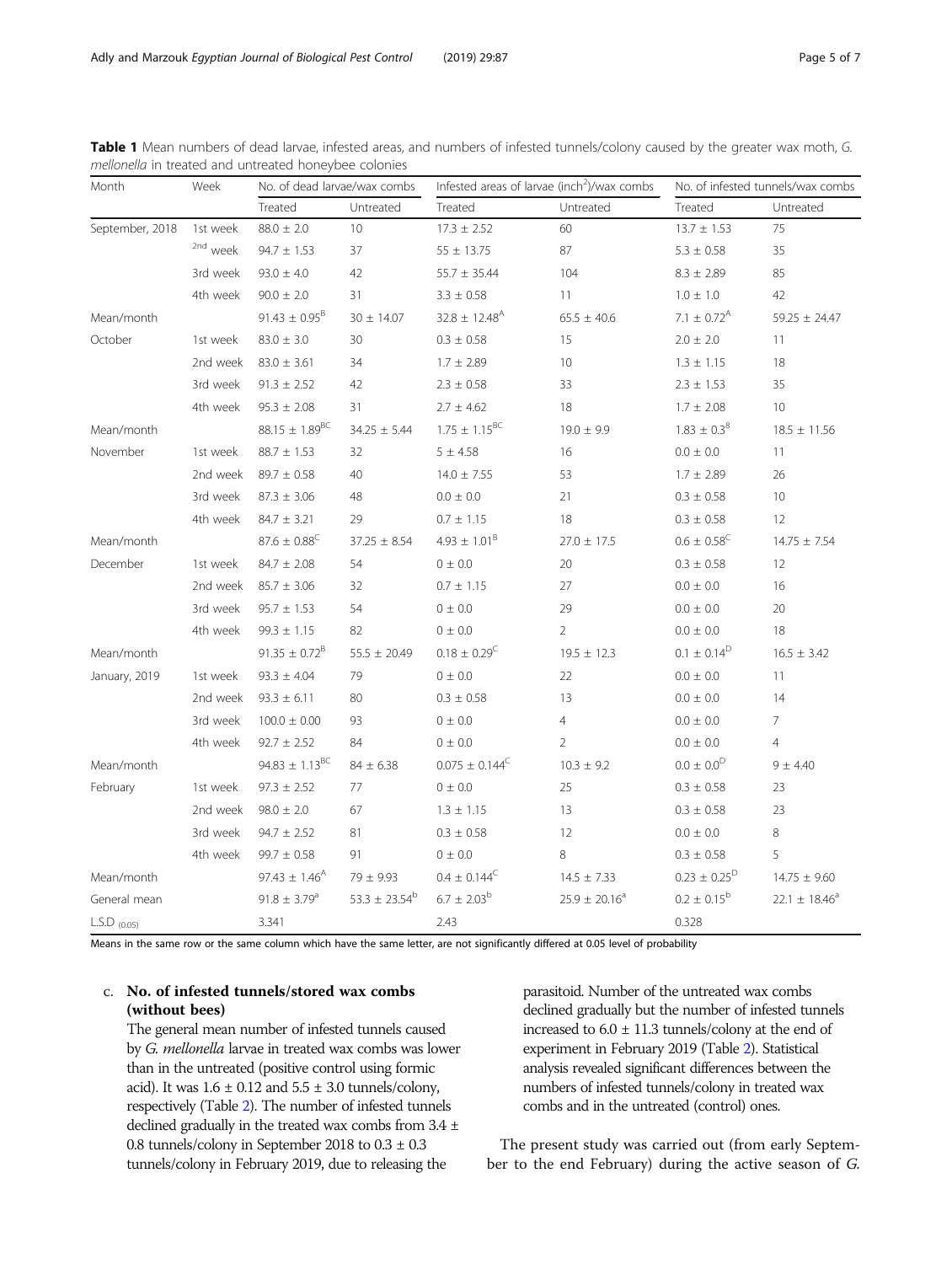| Month                    | Week                   | No. of survival larvae/wax combs |                         | Infested areas of larvae (inch <sup>2</sup> )/wax combs    No. of infested tunnels/wax combs |                         |                            |                         |
|--------------------------|------------------------|----------------------------------|-------------------------|----------------------------------------------------------------------------------------------|-------------------------|----------------------------|-------------------------|
|                          |                        | Treated                          | Untreated (formic acid) | Treated                                                                                      | Untreated (formic acid) | Treated                    | Untreated (formic acid) |
| September, 2018 1st week |                        | $5.3 \pm 2.5$                    | 12                      | $5.0 \pm 3.6$                                                                                | $\overline{7}$          | $2.3 \pm 2.5$              | 5                       |
|                          | 2nd week $5 \pm 1.0$   |                                  | 5                       | $4.7 \pm 0.6$                                                                                | 3                       | $5.3 \pm 0.6$              | 3                       |
|                          | 3rd week $3.3 \pm 3.5$ |                                  | 8                       | $1.3 \pm 0.6$                                                                                | $\overline{4}$          | $1.0 \pm 1.0$              | 3                       |
|                          | 4th week $5.3 \pm 4.7$ |                                  | 20                      | $3.0 \pm 5.2$                                                                                | 15                      | $5.0 \pm 4.4$              | 20                      |
| Mean/month               |                        | $4.75 \pm 0.3$ <sup>A</sup>      | $11.25 \pm 6.5$         | $3.5 \pm 0.9$ <sup>A</sup>                                                                   | $7.3 \pm 5.4$           | $3.4 \pm 0.8$ <sup>A</sup> | $7.8 \pm 8.2$           |
| October                  | 1st week               | $9.7 \pm 4.5$                    | 11                      | $5.0 \pm 5.0$                                                                                | 12                      | $6.0 \pm 5.2$              | 9                       |
|                          | 2nd week $5.3 \pm 2.5$ |                                  | 8                       | $0.0 \pm 0.0$                                                                                | $\mathbf{3}$            | $0.7 \pm 0.6$              | $\mathbf{0}$            |
|                          | 3rd week $3.7 \pm 4.7$ |                                  | 11                      | $4.0 \pm 3.6$                                                                                | $7^{\circ}$             | $3.0 \pm 3.6$              | 5                       |
|                          | 4th week $5 \pm 5.0$   |                                  | 23                      | $1.0 \pm 1.7$                                                                                | 10                      | $3.0 \pm 3.0$              | 23                      |
| Mean/month               |                        | $5.9 \pm 3.1^{\circ}$            | $13.25 \pm 6.7$         | $2.5 \pm 2.5^{\text{A}}$                                                                     | $8.0 \pm 3.9$           | $3.2 \pm 0.4^{\text{A}}$   | $9.3 \pm 9.9$           |
| November                 | 1st week               | $0.0 \pm 0.0$                    | 10                      | $0.0 \pm 0.0$                                                                                | $\mathbf{1}$            | $0.0 \pm 0.0$              | $\overline{7}$          |
|                          | 2nd week $3.7 \pm 4.6$ |                                  | 13                      | $0.0\,\pm\,0.0$                                                                              | $\overline{2}$          | $2.3 \pm 2.1$              | $\mathbf{0}$            |
|                          |                        | 3rd week $12.7 \pm 3.1$          | 21                      | $0.0 \pm 0.0$                                                                                | 0                       | $0.3 \pm 0.6$              | $\circ$                 |
|                          | 4th week $5 \pm 5.0$   |                                  | 20                      | $1.0 \pm 1.7$                                                                                | 12                      | $3.0 \pm 3.0$              | 18                      |
| Mean/month               |                        | $5.3 \pm 2.0^{\circ}$            | $16 \pm 5.4$            | $0.3 \pm 0.4^B$                                                                              | $3.8 \pm 5.6$           | $1.4 \pm 0.1^{\circ}$      | $6.3 \pm 8.5$           |
| December                 | 1st week               | $0 \pm 0.0$                      | 10                      | $0.0\,\pm\,0.0$                                                                              | $\mathbf{1}$            | $0.0 \pm 0.0$              | 7                       |
|                          | 2nd week $2.3 \pm 1.2$ |                                  | $\mathbf{1}$            | $0.0 \pm 0.0$                                                                                | 0                       | $2.3 \pm 1.2$              | $\mathbf{1}$            |
|                          | 3rd week $0.3 \pm 0.6$ |                                  | $\overline{4}$          | $0.0 \pm 0.0$                                                                                | 2                       | $0.0 \pm 0.0$              | $\overline{4}$          |
|                          | 4th week $1 \pm 1.0$   |                                  | $\circ$                 | $0.0 \pm 0.0$                                                                                | $\overline{0}$          | $0.0 \pm 0.0$              | $\circ$                 |
| Mean/month               |                        | $0.9 \pm 0.1^8$                  | $3.75 \pm 4.5$          | $0.0 \pm 0.0^8$                                                                              | $0.8 \pm 1.0$           | $0.6 \pm 0.3^{\circ}$      | $3.0 \pm 3.2$           |
| January, 2019            | 1st week               | $1.3 \pm 0.6$                    | 2                       | $0.3 \pm 0.6$                                                                                | $\Omega$                | $0.0 \pm 0.0$              | $\overline{0}$          |
|                          | 2nd week $0 \pm 0.0$   |                                  | 5                       | $0.0 \pm 0.0$                                                                                | $\Omega$                | $0.0 \pm 0.0$              | $\overline{4}$          |
|                          | 3rd week $2.7 \pm 4.6$ |                                  | $\mathbf 0$             | $0.7 \pm 1.2$                                                                                | 0                       | $2.7 \pm 4.6$              | $\mathbf{0}$            |
|                          | 4th week $1.7 \pm 2.9$ |                                  | $\mathbf{0}$            | $0.0 \pm 0.0$                                                                                | 0                       | $0.0 \pm 0.0$              | $\mathbf{0}$            |
| Mean/month               |                        | $1.42 \pm 1.1^8$                 | $1.75 \pm 2.4$          | $0.3 \pm 0.4^{\text{B}}$                                                                     | $0.0 \pm 0.0$           | $0.7 \pm 1.2^C$            | $1.0 \pm 2.0$           |
| February                 | 1st week               | $0.3 \pm 0.6$                    | $\overline{2}$          | $0.0\,\pm\,0.0$                                                                              | $\circ$                 | $0.3 \pm 0.6$              | $\mathbf 0$             |
|                          | 2nd week $2 \pm 2.0$   |                                  | 33                      | $1.3 \pm 1.2$                                                                                | 13                      | $0.3 \pm 0.6$              | 23                      |
|                          | 3rd week $0.7 \pm 1.2$ |                                  | 3                       | $0.0 \pm 0.0$                                                                                | 0                       | $0.0\,\pm\,0.0$            | 0                       |
|                          | 4th week $0.3 \pm 0.6$ |                                  | $\mathbf{1}$            | $0.0 \pm 0.0$                                                                                | 0                       | $0.3 \pm 0.6$              | $\mathbf{1}$            |
| Mean/month               |                        | $0.83 \pm 0.9^8$                 | $9.75 \pm 15.5$         | $0.3 \pm 0.3$ <sup>B</sup>                                                                   | $3.3 \pm 6.5$           | $0.3 \pm 0.3^{\circ}$      | $6.0 \pm 11.3$          |
| General mean             |                        | $3.2 \pm 2.38^b$                 | $9.3 \pm 5.52^a$        | $1.1 \pm 1.48^b$                                                                             | $3.8 \pm 3.27^a$        | $1.6 \pm 0.12^b$           | $5.5 \pm 3.0^{\circ}$   |
| L.S.D $(0.05)$           |                        | 0.965                            |                         | 0.61                                                                                         |                         | 0.499                      |                         |

<span id="page-5-0"></span>Table 2 Mean numbers of dead larvae, infested areas, and numbers of infested tunnels/colony caused by the greater wax moth, G. mellonella in treated and untreated stored wax combs

Means in the same row or the same column which have the same letter, are not significantly differed at 0.05 level of probability

mellonella individuals in the apiaries, inner honeybee colonies, and stored wax combs. Obtained results agree with that of Chaudhy [\(1969\)](#page-6-0) who reported that the greater of wax moth individuals started to appear in pronouncing figures in the apiaries in the spring season and gradually increased in autumn season (September). These numbers were exponentially increased throughout the followed months to reach the highest peak in the winter months.

The results of using the parasitoid B. hebetor to control the wax moth in the honeybee colonies and stored colonies helped to reduce the population of larvae, the infested areas of the wax comb, and the number of tunnels made by G. mellonella larvae. This is may be due to the effect of venom of the parasitoid to anesthesia larvae of the wax moth. This corresponds with Ghimire and Phillips [\(2010\)](#page-6-0) who studied the suitability of 12 potential lepidopteran host species (wax moth one of them) for the development and reproduction of B. hebetor and reported that the parasitoid's females can use a wide range of lepidopteran hosts for paralyzing and oviposition.